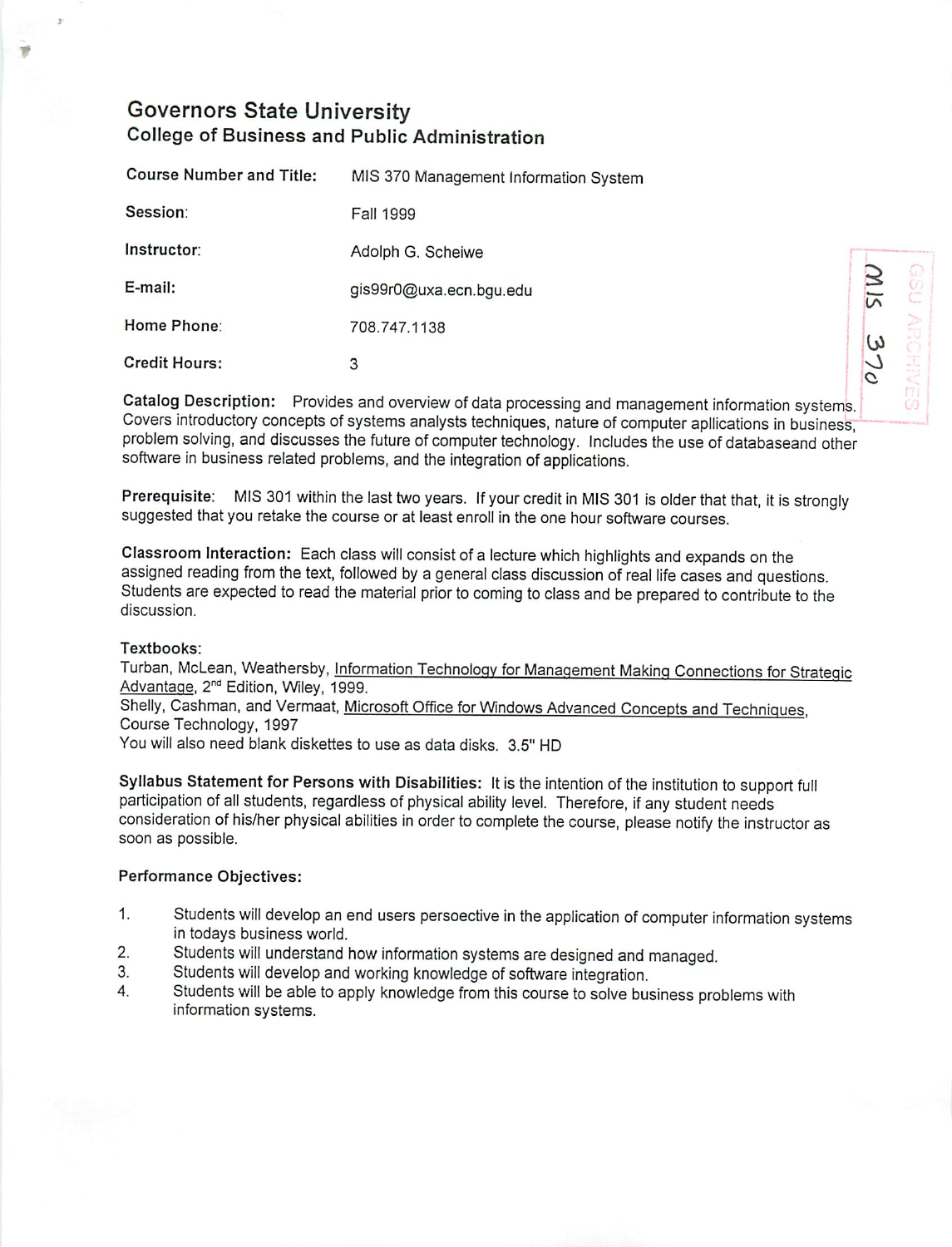### *Course Policies:*

*1. Success in this coursewill require extensivecomputertime. As an estimate, studentsshould plan on devoting at leastseven (7) hours of computer time perweek. In addition, three (3) hours may be needed for reading assignments and written assignments. These estimates fall within the guidelines of spending 3-4 hours on homework for every hour of scheduled classroom time.*

*2. Assignments and cases should be on time and must be in an acceptable format. Due dates are indicated with the homework assignment schedule. Failure to complete assignments as assigned will hinderyour progress inthis course. Unacceptable assignments will be returned ungraded. All assignments must be turned in by the end of the week priorto the Final exam.*

### *3. Acceptable assignments will*

*a. Clearly indicate student's name and assignment being submitted on the first page. Consider using a title page with the student's name and assignment description and a folder. Include name of school.*

*b. Have multiple pages stapled together. Do not fold the corners.*

*c. Be submitted individually.*

*d. Any written assignments will be word-processed. It is expected that the assignments will grammatically error free.*

*e. All disks turn in will have, as a minimum, the student's name, the instructor's name and the assignment number. The disk should be also labeled with the name of the school and a phone number where the student can be reached.*

*4. Never turn in your only copy of a disk or your only copy of an assignment. Always make a copy of the disk, and since all written assignments are word- processed, save the assignment on a disk or your hard drive.*

*5. All exams are to be taken on the scheduled dates. If you know that you will be unable to attend class on a test date, an exam will be made available to you prior to the rest of the class taking the test. Unforeseen problems that arise must be documented (i.e., illness or death in the immediate family).*

*Student Evaluation and Grading Policy:*

| А | 90% |
|---|-----|
| R | 80% |
| С | 70% |
| D | 60% |
| F |     |

 $\mathbf{r}$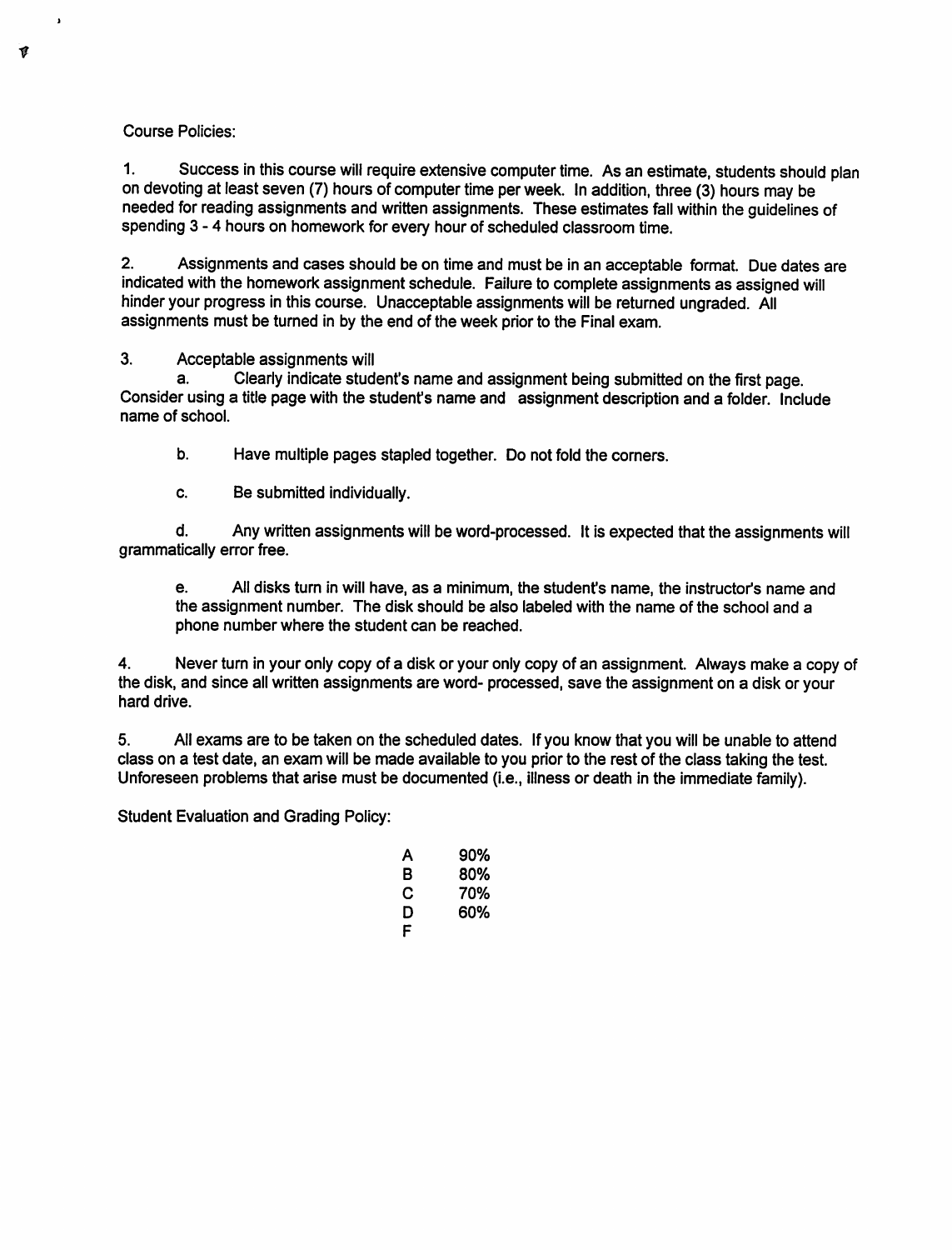# *MIS 370 Tentative Schedule*

 $\bullet$ 

 $\ddot{\phantom{a}}$ 

مد

| <b>Week</b>    | Topic                                                           | <u>Text Chapter</u> |
|----------------|-----------------------------------------------------------------|---------------------|
| 1              |                                                                 |                     |
|                | Introduction to class                                           |                     |
|                | Organizations, Environments, and Information Technology         | Chapter 1           |
| $\overline{2}$ | Information Technologies: Concepts and Management               | Chapter 2           |
|                | <b>Strategic Information Systems</b>                            | Chapter 3           |
|                | Sports for All                                                  |                     |
| 3              | Business Process Reengineering and Information Technology       | Chapter 4           |
|                | Sports for All reports due                                      |                     |
| 4              | Sports for All team presentations $\approx$ 4 mentuces          |                     |
| 5              | A Database Approach for Information Systems Design              |                     |
|                | <b>Wekender Corporation project</b>                             |                     |
| 6              | A Database Approach for Information Systems Design              |                     |
| $\overline{7}$ | Network Computing: Discovery, Communications, and Collaboration | Chapter 5           |
| 8              | <b>Midterm Exam</b>                                             |                     |
|                | <b>Electronic Commerce</b>                                      | Chapter 6           |
| 9              | Transaction Processing, Innovative Functional Systems,          |                     |
|                | Supply Chain Integration                                        | Chapter 8           |
| 10             | Supporting Management and Decision Making                       | Chapter 9           |
| 11             | Data and Knowledge Management                                   | Chapter 10          |
| 12             | Planning for Information Technology and Systems                 | Chapter 12          |
| 13             | Managing Information Resources, Control, and Security           | Chapter 15          |
| 14             | <b>Wekender Corporation team presentations</b>                  |                     |
| 15             | <b>Final Exam</b>                                               |                     |
|                |                                                                 |                     |